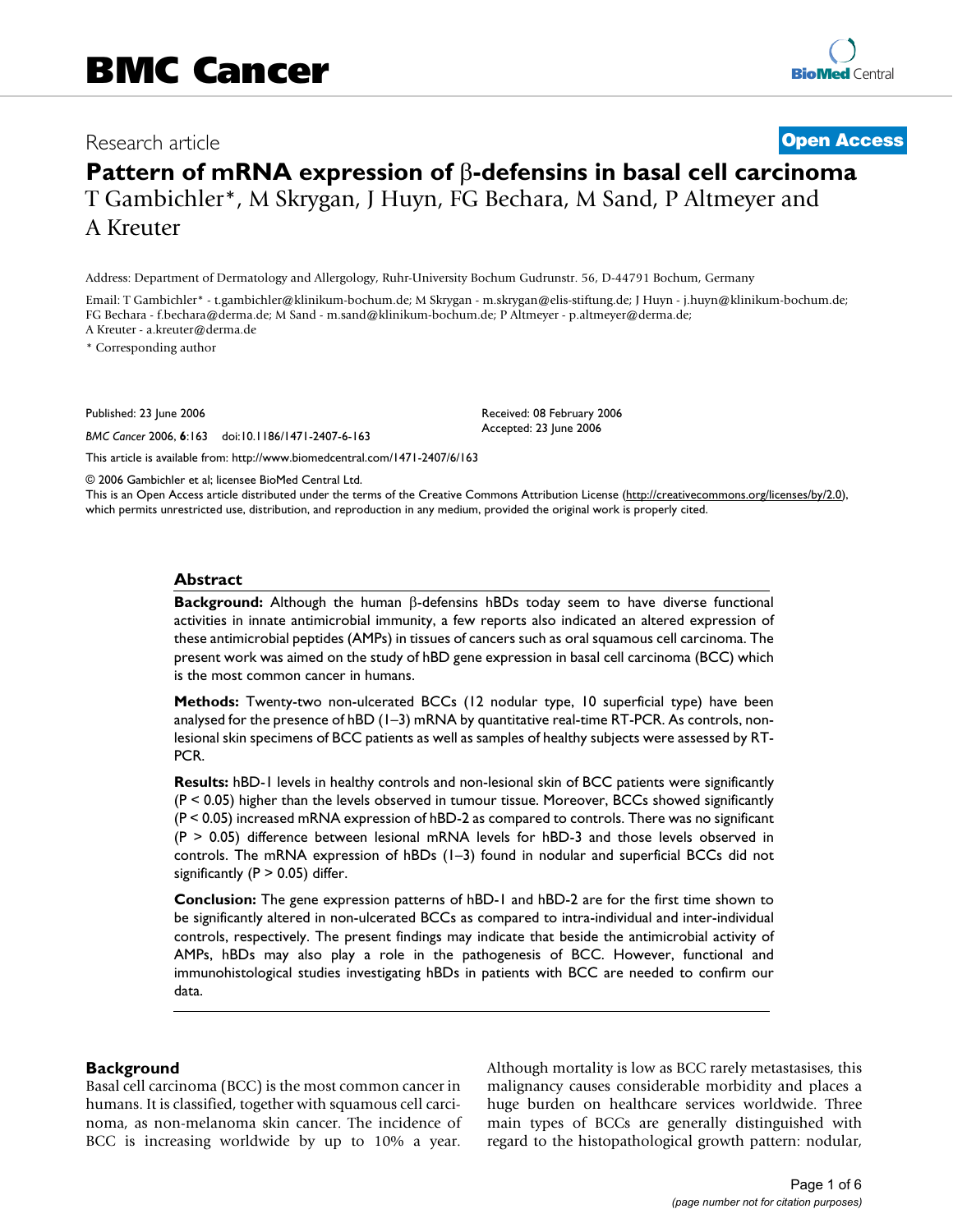superficial, and morphoeic. BCCs are believed to derive from the epidermis, specifically the basal cell layer and the outer root sheath of the hair follicle. The development of BCC is clearly associated with mutated p53 tumour-suppressor gene and constitutive activation of sonic hedgehog signalling molecules that regulate cell proliferation and cell fate determination. Risk factors for the development of BCC include advanced age, fair skin colour, chronic ultraviolet exposure, and immunosuppression [1,2].

BCCs are 10 times more common in persons who have undergone a solid organ transplant and herpes-virus like DNA sequences have been found in these tumours. The possibility that certain types of human papilloma virus, either alone or in conjunction with ultraviolet radiation, may play a role in the pathogenesis of particular cancers is suggested by several lines of evidence [3]. The human βdefensins (hBDs) are antimicrobial peptides (AMPs) mainly produced in skin by keratinocytes, neutrophils, and mast cells. In addition to their strong antimicrobial activity, hBDs may act as chemoattractant of neutrophils, monocytes, and T lymphocytes [4]. Although hBDs today seem to have diverse functional activities in innate antimicrobial immunity, a few reports also indicated an altered expression of these AMPs in tissues of different cancers [5- 9]. In this pilot study we aimed to investigate the expression of hBDs in patients with BCC and healthy controls.

# **Methods**

# *Subjects*

In this prospective pilot study, 28 patients (16 men and 12 women; median age: 79.4; range: 64–96 years), who were suspected of having non-ulcerated BCC on the basis of clinical and dermoscopic features, underwent complete tumour excision in our dermatologic surgery. Three millimetre punch biopsies were harvested from the centre of the tumour (lesional) as well as an adjacent healthy skin site approximately 1 cm in distance to the tumour border (non-lesional controls). In addition to the BCC patient group, we included 27 subjects (12 men and 15 women; median age: 62.3 years; range: 27–83 years) who underwent cosmetic surgery (healthy controls). Punch biopsies were taken from the centre of excised skin tissue that was otherwise rejected. We have not controlled age and gender for the healthy subjects, since these parameters do not significantly influence AMP expression. However, we sought to obtain skin specimens from facial as well as body skin in controls to exclude any bias that may arise from anatomic variations of AMP expression [4]. The main portion of each BCC specimen was fixed in formalin, routinely processed, and embedded in paraffin. Sections were stained with haematoxylin and eosin. All punch biopsy specimens were processed for real-time RT-PCR analysis. The study was conducted in the light of the declaration of Helsinki. All patients who participated in the investigation signed an informed consent.

### *Real-time RT-PCR*

Quantitative analysis of real-time RT-PCR was performed as previously suggested [10]: total cellular RNA was isolated from skin tissue samples using RNeasy® Lipid Tissue Kit (QIAGEN, Chatsworth, CA) following the manufacturer's protocol. Prior to cDNA synthesis RNA was digested with RNase-free DNase I (Roche Diagnostics, North America). cDNA was synthesized by reverse transcription from DNase I treated RNA using MultiScribe™ reverse transcriptase enzyme and random hexamers primers (TagMan® Reverse transcription reagents, Applied Biosystems, Forster City, CA). Real-time PCR was performed using a Taqman SYBR Green PCR Master Mix and Gene-Amp® Sequence Detection System (Applied Biosystems). PCR Primers for AMPs and the Housekeeping Gene (GAPDH) were designed using the computer program Primer Express (PE Biosystems) and produced by the custom oligonucleotide synthesis service TIB Molbiol (Germany). The primers for hBDs (1–3) and GAPDH are given in Table 1. PCR amplifications were performed in a total volume of 25  $\mu$ l, containing 5  $\mu$ l cDNA sample, 5  $\mu$ M of each primer and 12.5 µl SYBR Green PCR Master Mix. PCR was started with 2 min at 50°C and an initial 10 min denaturing temperature of 95°C, followed by a total of 40 cycles of 15 sec of denaturing and 1 min of annealing and elongation at 60°C. The reaction products were separated by 2% agarose gel electrophoresis (Fig. 1). Relative expression levels were calculated by the relative standard curve method as outlined in the manufacturer's technical bulletin. The comparative  $\Delta$ - $\Delta C_t$  method was used as previously suggested by Livak and Schmittgen [11]. A standard curve was generated using the fluorescent data from 10-fold serial dilutions of total RNA of the highest expression sample. This was then used to calculate the relative amounts of target mRNA in test samples. Quantities of all targets in the test samples were normalized to the corresponding GAPDH RNA transcript in the skin samples. In order to make the quantities of mRNA levels more illustrative, the  $\Delta C_t$  values (logarithms) were re-transformed.

# *Statistics*

Data analysis was performed using the statistical package MedCalc Software (Mariakerke, Belgium). Non-normal distribution of data was confirmed by the D'Agostino-Pearson test. Hence, data were expressed in medians and lowest and highest values (range). The results were analysed using paired or independent non-parametric tests including the Wilcoxon-rank test and the Mann-Whitney test. We constrained experiment-wise error rates due to multiple comparisons to the standard alpha (P) level of < 0.05 by the Bonferroni method.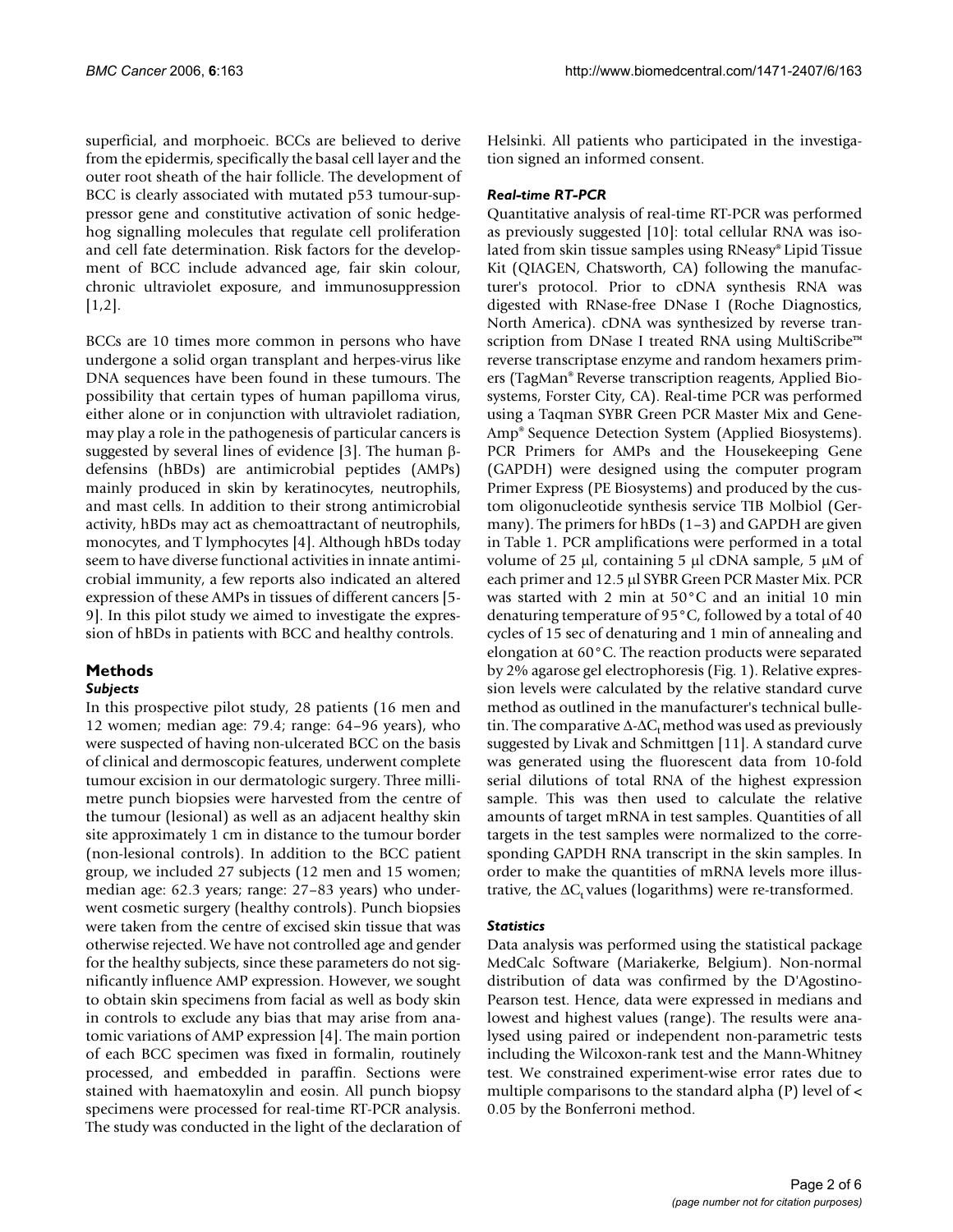

**Figure 1** 

PCR products of hBDs and housekeeping gene (GAPDH) on 2% agarose gels.

#### **Results**

Fifteen of the BCCs investigated were localised on the face and 13 on the trunk and lower extremities. Histological examination revealed 18 nodular BCCs and 10 superficial BCCs. Six of the nodular BCCs on the face showed ulceration on histology and were therefore excluded from further evaluation. In the control group, we harvested 11 biopsies from the face and 16 on the trunk and lower extremities. The medians and range of mRNA expression of AMPs in BCC patients ( $n = 22$ ) and healthy controls ( $n = 12$ ) = 27) are shown in Fig. 2 and Table 1, respectively. The mRNA levels of hBDs (1–3) observed in healthy skin of controls did not significantly ( $P > 0.05$ ) differ from nonlesional hBD levels of BCCs patients. However, hBD-1 levels in healthy controls and non-lesional skin were significantly (P < 0.05) higher than the hBD-1 levels observed in BCCs. Moreover, BCCs showed significantly ( $P < 0.05$ ) increased mRNA expression of hBD-2 as compared to healthy controls and non-lesional skin. There was no significant (P > 0.05) difference between lesional mRNA levels for hBD-3 and those levels observed in healthy controls and non-lesional skin. The mRNA expression of hBDs (1–3) found in nodular and superficial BCCs did not significantly (P > 0.05) differ (hBD-1: 0.140 vs 0.290; hBD-2: 0.061 vs 0.0451; hBD-3: 0.050 vs 0.028).

#### **Discussion**

Current information on AMP structure, expression, and biologic activity has established a firm foundation for further study of the impact that these peptides might have in human disease. For example, human α-defensin (hAD)

expression has previously been linked to different types of tumours and cell lines. hAD-1 has been detected in lung tumours and in the submandibular glands of patients with oral carcinomas. By RT-PCR, mass spectrometry and flow cytometric analysis, hADs (1–3) have been shown to be expressed by cell lines deriving from renal cell carcinomas and the expression of a specific hAD precursor peptide has been shown to be upregulated in human leukemic cells. It has been suggested that hADs could belong to tumour substrates that modulate malignant cell growth and enhance immune escape in tumours [12-14]. Moreover, several reports recently indicated an altered expression of hBDs in tissues of different cancers including oral squamous cell carcinoma, lung cancer, renal and prostatic carcinoma, and vulval cancer. However, to our best knowledge, there are no reports exploring the significance of AMPs in the pathogenesis of skin cancer such as BCC [5-9].

We have shown that mRNA expression of hBDs insignificantly differ between non-lesional skin of BCC patients and healthy controls indicating that there exists no constitutional difference in hBD gene expression. Nevertheless, we observed significantly altered expression of hBD-1 and hBD-2 in BCCs as compared to controls. The alterations observed in BCCs were however independent from tumour subtypes. The hBD gene expression patterns observed in BCCs do not appear to be substantially different from those seen in inflammatory conditions such as atopic dermatitis and psoriasis [4,15,16]. HBD-1 belongs to the constitutive β-defensins which has been observed in normal epidermis. However, hBD-1 is not increased in response to inflammation, as is hBD-2, and displays antimicrobial activity against Gram-positive and Gram-negative bacteria, as well as viral agents [4,15]. Interestingly, we found significantly decreased mRNA levels of hBD-1 in BCC possibly indicating that expression of this constitutive AMP is markedly downregulated in tumour tissue. Notably, in previous gene expression profiling studies of renal epithelial neoplasms, hBD-1 was found to be significantly downregulated in conventional clear cell carcinoma [7]. In contrast to its weak antimicrobial activity, hBD-1 has a strong cytotoxic potential toward mammalian cells, leading to speculation that hBD-1 had functions other than the antimicrobial activity so characteristic of other defensins [7,17]. Furthermore, the expression of hBD-1 early in development suggests that it has physiologic functions rather than only host microbial defense. Considering the existing literature together with the data presented in this paper, one my speculate that hBD-1 may contribute to host antitumour immunity or otherwise function as a tumour suppressor gene. If hBD-1 expression is lost at some point during the malignant transformation, the host may be less likely to recognize the tumour as "foreign", and the tumour may be more likely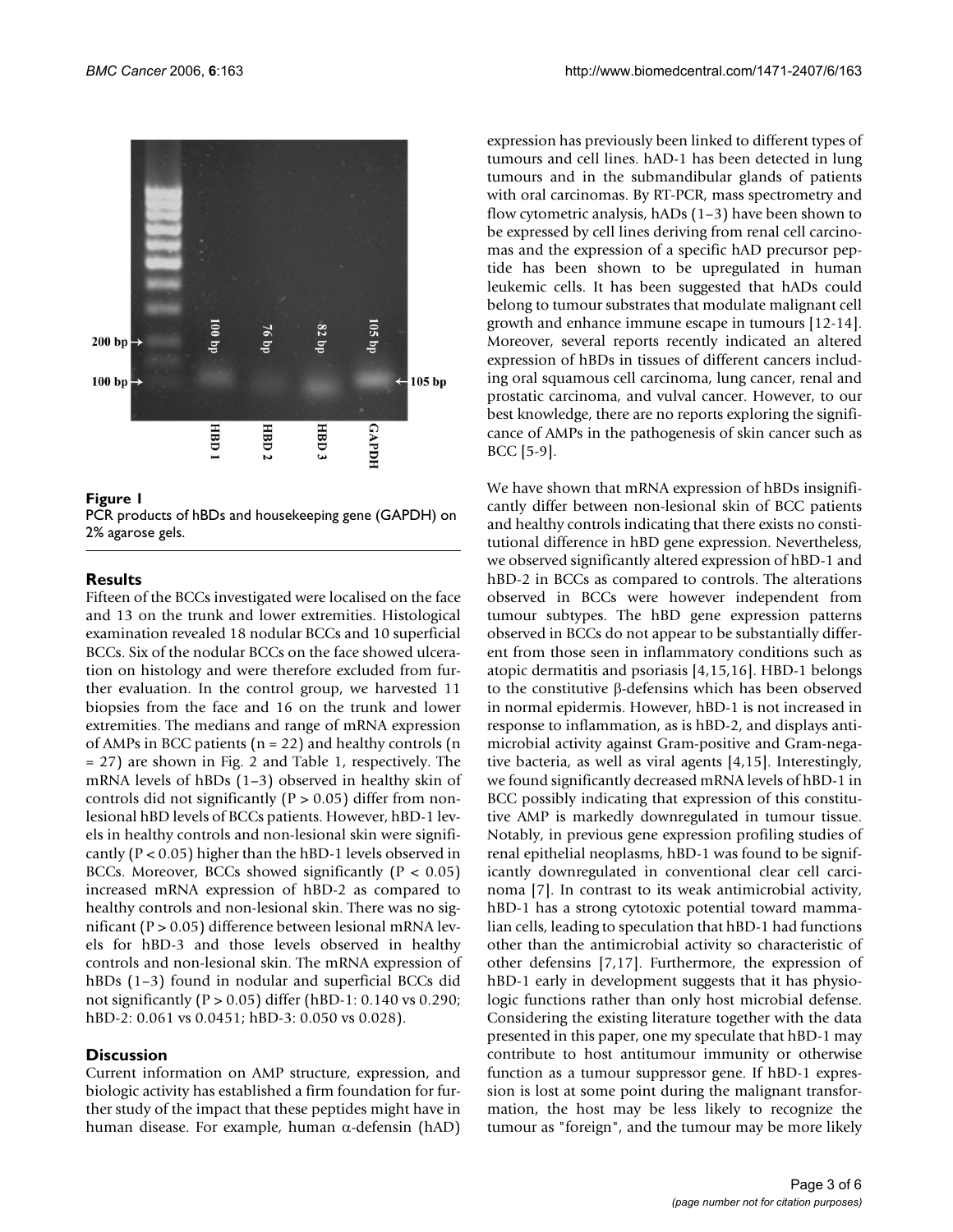

Diagram showing levels of median mRNA e ated basal cell carcinoma. **Figure 2** xpression of hBDs in lesional and non-lesional skin of 22 patients with non-ulcer-**Diagram showing levels of median mRNA expression of hBDs in lesional and non-lesional skin of 22 patients with non-ulcerated basal cell carcinoma.** hBD mRNA expression in 27 healthy controls is also shown. mRNA expression levels given on the y-axis correspond to the re-transformed logarithms of the ∆Ct values.

to survive [7]. Nevertheless, our data do not address these functional questions.

The virtual absence of hBD-2 in controls observed in the present study, gives support to previous reports that this AMP is not normally produced but are upregulated under pathological conditions such as inflammation (e.g., bacterial infection, atopic eczema, psoriasis) and malignancies (e.g., oral squamous carcinoma). We have demonstrated that hBD-2 levels are significantly upregulated in BCC. Although we sought to include into the study only BCC without evidence of ulceration, we cannot fully exclude that impairment of skin barrier functions associated with an increased invasion of microbes, contributed to the upregulation of hBD-2 in tumour tissue investigated. Whereas impairment of skin barrier functions are common in BCC, it has been demonstrated that germ colonization of BCC lesions is usually indifferent from normal skin [18,19]. Yoshimoto et al. [5] performed a study on oral squamous cell carcinoma and found that the expression of hBD-2 was observed not only in inflamed lesions with bacterial infection but also in the non-inflamed carcinomas themselves. The authors concluded that hBD-2 might play a role in squamous cell carcinoma, which is different from the native defensive role of AMP. Indeed, one may speculate that hBD-2 could lead to the death of normal keratinocytes adjacent to the tumour, which might, in turn, indirectly assist in the multiplication of malignant cells [5,9]. Unlike hBD-1 and hBD-2, lesional hBD-3 levels insignificantly differed from controls as observed in the present study. Shnitsar et al. [8] recently investigated hBD-3 gene expression in A431 cell line and human vulval tumours. Interestingly, they found that in human vulval epithelium, the increase in hBD-3 mRNA expression was predominantly associated with malignant phenotype.

# **Conclusion**

The gene expression patterns of hBD-1 and hBD-2 are for the first time shown to be significantly altered in nonulcerated BCCs as compared to intra-individual and interindividual controls, respectively. The heterogeneity of hBD expression in BCC indicates that beside the antimicrobial activity of AMPs, hBDs have other unique functions that may also play a role in the pathogenesis of BCC. The altered expression of hBDs by transformed keratinocytes may impair host immune recognition and control of cellular proliferation and/or differentiation [20,21]. The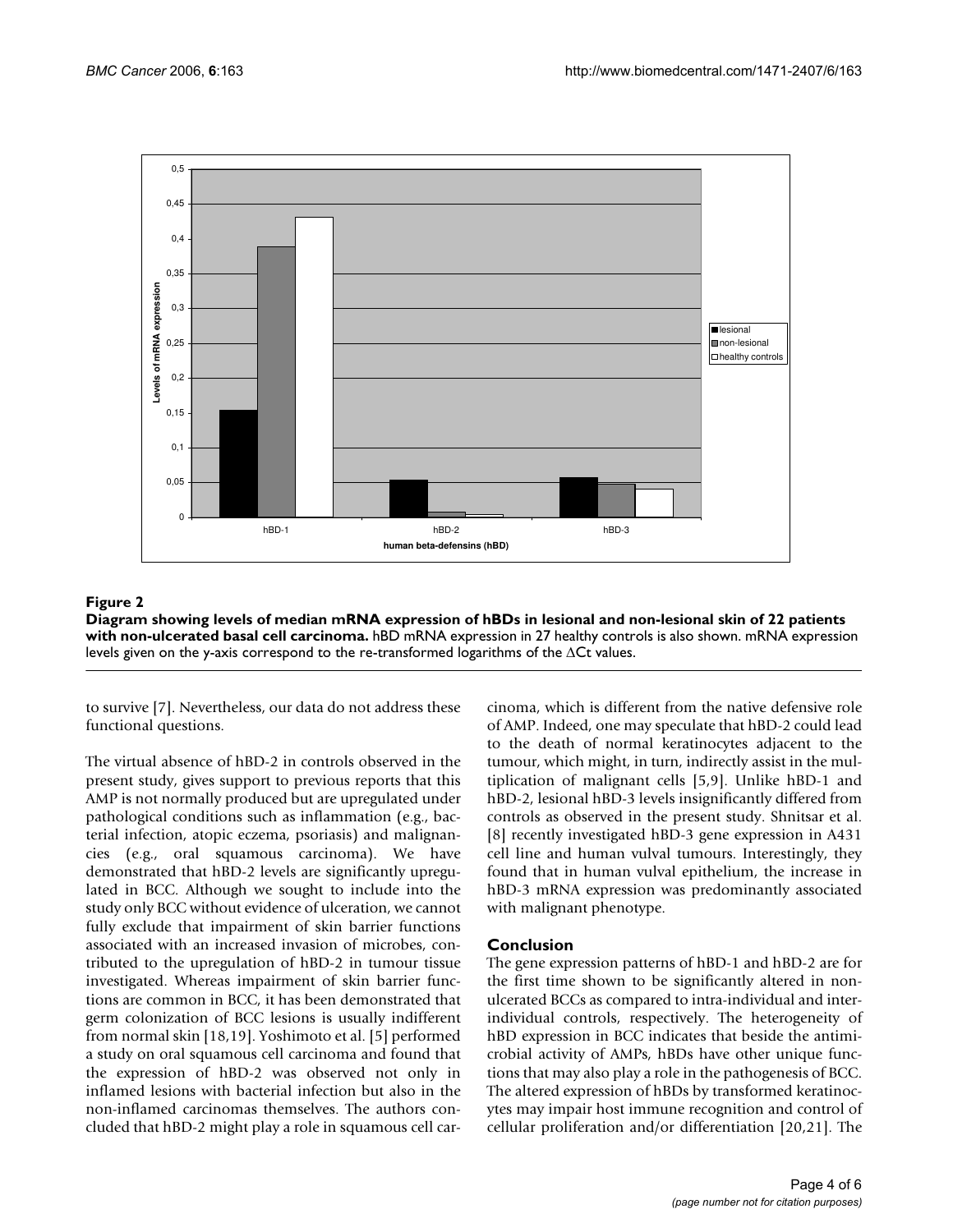| <b>Primer</b> | <b>Sequence</b>                                                        |  |  |
|---------------|------------------------------------------------------------------------|--|--|
| hBD-1         | F 5'-AGATGGCCTCAGGTGGTAACTTT-3': R 5'-GGGCAGGCAGAATAGAGACATT-3'        |  |  |
| hBD-2         | F 5'-TGATGCCTCTTCCAGGTGTTT-3': R 5'- GGATGACATATGGCTCCACTCTT-3'        |  |  |
| $hBD-3$       | F 5'-TCCATTATCTTCTGTTTGCTTTGC-3': R 5'-TTCTGTAATGTGTTTATGATTCCTCCAT-3' |  |  |
| <b>GAPDH</b>  | F 5'-CCTCAACTACATGGTTTACATGTTCC-3': R 5'-ATGGGATTTCCATTGATGACAAG-3'    |  |  |

**Table 1: Primers used in the PCR study and medians (range) of mRNA expression of hBDs in patients with basal cell carcinoma and healthy controls.**

#### **Medians and range of mRNA expression**

|         | lesional               | non-lesional           | healthy controls        |
|---------|------------------------|------------------------|-------------------------|
| hBD-1   | $0.154(0.002 - 0.634)$ | $0.389(0.111-0.941)$   | $0.431(0.161 - 0.981)$  |
| hBD-2   | $0.053(0.000 - 0.974)$ | $0.008(0.001 - 0.162)$ | $0.004$ (0.000 - 0.178) |
| $hBD-3$ | $0.057(0.002 - 0.915)$ | $0.048(0.006 - 0.263)$ | $0.041(0.004 - 0.541)$  |

hBD, human β-defensin; GAPDH, Glyseraldehyde-3-phosphate dehydrogenase

altered expression of hBDs in epithelial cancers such as BCC, on the other hand, could also be a result of impaired proliferation and/or differentiation of keratinocytes [5,8,9]. However, this was not specifically investigated in our study. Indeed, limitations of the present trial do not only include the absence of functional, but also immunohistological studies. The latter could confirm the presence and localisation of differentially expressed genes on the protein level as well. Hence, our results have to be substantiated by functional and immunohistological investigations on hBDs in patients with BCC.

#### **Abbreviations**

BCC: basal cell carcinoma; AMP: antimicrobial peptide; hBD: human β-defensin; hAD: human α-defensin.

#### **Competing interests**

The author(s) declare that they have no competing interests.

#### **Authors' contributions**

TG drafted the manuscript, participated in the design of the study, and performed the statistical analysis and interpretation of data. MS carried out the molecular genetic studies and participated in the sequence alignment. JH, FGB and MS obtained the biological samples. AK conceived of the study and participated in its design and coordination. All authors read and approved the final manuscript.

#### **References**

- 1. Rubin AI, Chen EH, Ratner D: **[Basal-cell carcinoma.](http://www.ncbi.nlm.nih.gov/entrez/query.fcgi?cmd=Retrieve&db=PubMed&dopt=Abstract&list_uids=16306523)** *N Engl J Med* 2005, **353:**2262-2269.
- 2. Daya-Grosjean L, Couve-Privat S: **[Sonic hedgehog signaling in](http://www.ncbi.nlm.nih.gov/entrez/query.fcgi?cmd=Retrieve&db=PubMed&dopt=Abstract&list_uids=15978322) [basal cell carcinomas.](http://www.ncbi.nlm.nih.gov/entrez/query.fcgi?cmd=Retrieve&db=PubMed&dopt=Abstract&list_uids=15978322)** *Cancer Lett* 2005, **225:**181-92.
- 3. Iftner A, Klug SJ, Garbe C, Blum A, Stancu A, Wilczynski SP, Iftner T: **The prevalence of human papillomavirus genotypes in non[melanoma skin cancers of nonimmunosuppressed individu-](http://www.ncbi.nlm.nih.gov/entrez/query.fcgi?cmd=Retrieve&db=PubMed&dopt=Abstract&list_uids=14612553)**

**[als identifies high-risk genital types as possible risk factor.](http://www.ncbi.nlm.nih.gov/entrez/query.fcgi?cmd=Retrieve&db=PubMed&dopt=Abstract&list_uids=14612553)** *Cancer Res* 2003, **63:**7515-7519.

- 4. Izadpanath A, Gallo RL: **[Antimicrobial peptides.](http://www.ncbi.nlm.nih.gov/entrez/query.fcgi?cmd=Retrieve&db=PubMed&dopt=Abstract&list_uids=15761415)** *J Am Acad Dermatol* 2005, **52:**381-390.
- 5. Yoshimoto T, Yamaai T, Mizukawa N, Sawaki K, Nakano M, Yamachika E, Sugahara T: **[Different expression patterns of beta](http://www.ncbi.nlm.nih.gov/entrez/query.fcgi?cmd=Retrieve&db=PubMed&dopt=Abstract&list_uids=14981906)[defensins in human squamous cell carcinomas.](http://www.ncbi.nlm.nih.gov/entrez/query.fcgi?cmd=Retrieve&db=PubMed&dopt=Abstract&list_uids=14981906)** *Anticancer Res* 2003, **23:**4629-4633.
- 6. Arimura Y, Ashitani J, Yanagi S, Tokojima M, Abe K, Makue H, Nakazato M: **[Elevated serum beta-defensins concentrations in](http://www.ncbi.nlm.nih.gov/entrez/query.fcgi?cmd=Retrieve&db=PubMed&dopt=Abstract&list_uids=15736451) [patients with lung cancer.](http://www.ncbi.nlm.nih.gov/entrez/query.fcgi?cmd=Retrieve&db=PubMed&dopt=Abstract&list_uids=15736451)** *Anticancer Res* 2004, **24:**4051-4057.
- 7. Donald CD, Sun CQ, Lim SD, Macoska J, Cohen C, Amin MB, Young AN, Ganz TA, Marshall FF, Petros JA: **[Cancer-specific loss of beta](http://www.ncbi.nlm.nih.gov/entrez/query.fcgi?cmd=Retrieve&db=PubMed&dopt=Abstract&list_uids=12695553)[defensin 1 in renal and prostatic carcinomas.](http://www.ncbi.nlm.nih.gov/entrez/query.fcgi?cmd=Retrieve&db=PubMed&dopt=Abstract&list_uids=12695553)** *Lab Invest* 2003, **83:**501-505.
- 8. Shnitsar VM, Lisovskiy IL, Soldatkina MA, Nespryadko SV, Turchak OV, Vinnitskaya AB, Pogrebniy PV: **[Human beta-defensin 3 \(hBD-](http://www.ncbi.nlm.nih.gov/entrez/query.fcgi?cmd=Retrieve&db=PubMed&dopt=Abstract&list_uids=15627069)[3\) expression in A431 cell line and human vulval tumors.](http://www.ncbi.nlm.nih.gov/entrez/query.fcgi?cmd=Retrieve&db=PubMed&dopt=Abstract&list_uids=15627069)** *Exp Oncol* 2004, **26:**328-330.
- 9. Abiko Y, Miamura J, Nishimura M, Muramatsu T, Inoue T, Shimono M, Kaku T: **[Pattern of expression of beta-defensins in oral squa](http://www.ncbi.nlm.nih.gov/entrez/query.fcgi?cmd=Retrieve&db=PubMed&dopt=Abstract&list_uids=10465335)[mous cell carcinoma.](http://www.ncbi.nlm.nih.gov/entrez/query.fcgi?cmd=Retrieve&db=PubMed&dopt=Abstract&list_uids=10465335)** *Cancer Lett* 1999, **143:**37-43.
- 10. Giulietti A, Overbergh L, Valckx D, Decallone B, Bouillon R, Mathieu C: **[An Overview of real-time quantitative PCR: applications](http://www.ncbi.nlm.nih.gov/entrez/query.fcgi?cmd=Retrieve&db=PubMed&dopt=Abstract&list_uids=11846608)** [to quantify cytokine gene expression.](http://www.ncbi.nlm.nih.gov/entrez/query.fcgi?cmd=Retrieve&db=PubMed&dopt=Abstract&list_uids=11846608) **25:**386-401.
- 11. Livak KJ, Schmittgen TD: **Analysis of relative gene expression data using real-time quantitative PCR and the 2**∆∆**CT [Method.](http://www.ncbi.nlm.nih.gov/entrez/query.fcgi?cmd=Retrieve&db=PubMed&dopt=Abstract&list_uids=11846609)** *Methods* 2001, **25:**402-408.
- 12. Albrethsen J, Bogebo R, Gammeltoft S, Olsen J, Winther B, Raskov H: **Upregulated expression of human neutrophil peptides 1, 2 [and 3 \(HNP 1–3\) in colon cancer serum and tumours: a](http://www.ncbi.nlm.nih.gov/entrez/query.fcgi?cmd=Retrieve&db=PubMed&dopt=Abstract&list_uids=15656915) [biomarker study.](http://www.ncbi.nlm.nih.gov/entrez/query.fcgi?cmd=Retrieve&db=PubMed&dopt=Abstract&list_uids=15656915)** *BMC Cancer* 2005, **5:**8.
- 13. Mizukawa N, Sugiyama K, Kamio M, Yamachika E, Ueno T, Fukunaga J, Takagi S, Sugahara T: **[Immunohistochemical staining of](http://www.ncbi.nlm.nih.gov/entrez/query.fcgi?cmd=Retrieve&db=PubMed&dopt=Abstract&list_uids=10810407) [human alpha-defensin-1 \(HNP-1\), in the submandibular](http://www.ncbi.nlm.nih.gov/entrez/query.fcgi?cmd=Retrieve&db=PubMed&dopt=Abstract&list_uids=10810407) [glands of patients with oral carcinomas.](http://www.ncbi.nlm.nih.gov/entrez/query.fcgi?cmd=Retrieve&db=PubMed&dopt=Abstract&list_uids=10810407)** *Anticancer Res* 2000, **20(2B):**1125-1127.
- 14. Muller CA, Markovic-Lipkovski J, Klatt T, Gamper J, Schwarz G, Beck H, Deeg M, Kalbacher H, Widmann S, Wessels JT, Becker V, Muller GA, Flad T: **[Human alpha-defensins HNPs-1, -2, and -3 in renal](http://www.ncbi.nlm.nih.gov/entrez/query.fcgi?cmd=Retrieve&db=PubMed&dopt=Abstract&list_uids=11943716) [cell carcinoma: influences on tumor cell proliferation.](http://www.ncbi.nlm.nih.gov/entrez/query.fcgi?cmd=Retrieve&db=PubMed&dopt=Abstract&list_uids=11943716)** *Am J Pathol* 2002, **160:**1311-24.
- 15. de Jongh GJ, Zeeuwen PL, Kucharekova M, Pfundt R, van der Valk PG, Blokx W, Dogan A, Hiemstra PS, van de Kerkhof PC, Schalkwijk J: **[High expression levels of keratinocyte antimicrobial pro](http://www.ncbi.nlm.nih.gov/entrez/query.fcgi?cmd=Retrieve&db=PubMed&dopt=Abstract&list_uids=16354186)[teins in psoriasis compared with atopic dermatitis.](http://www.ncbi.nlm.nih.gov/entrez/query.fcgi?cmd=Retrieve&db=PubMed&dopt=Abstract&list_uids=16354186)** *J Invest Dermatol* 2005, **125:**1163-1173.